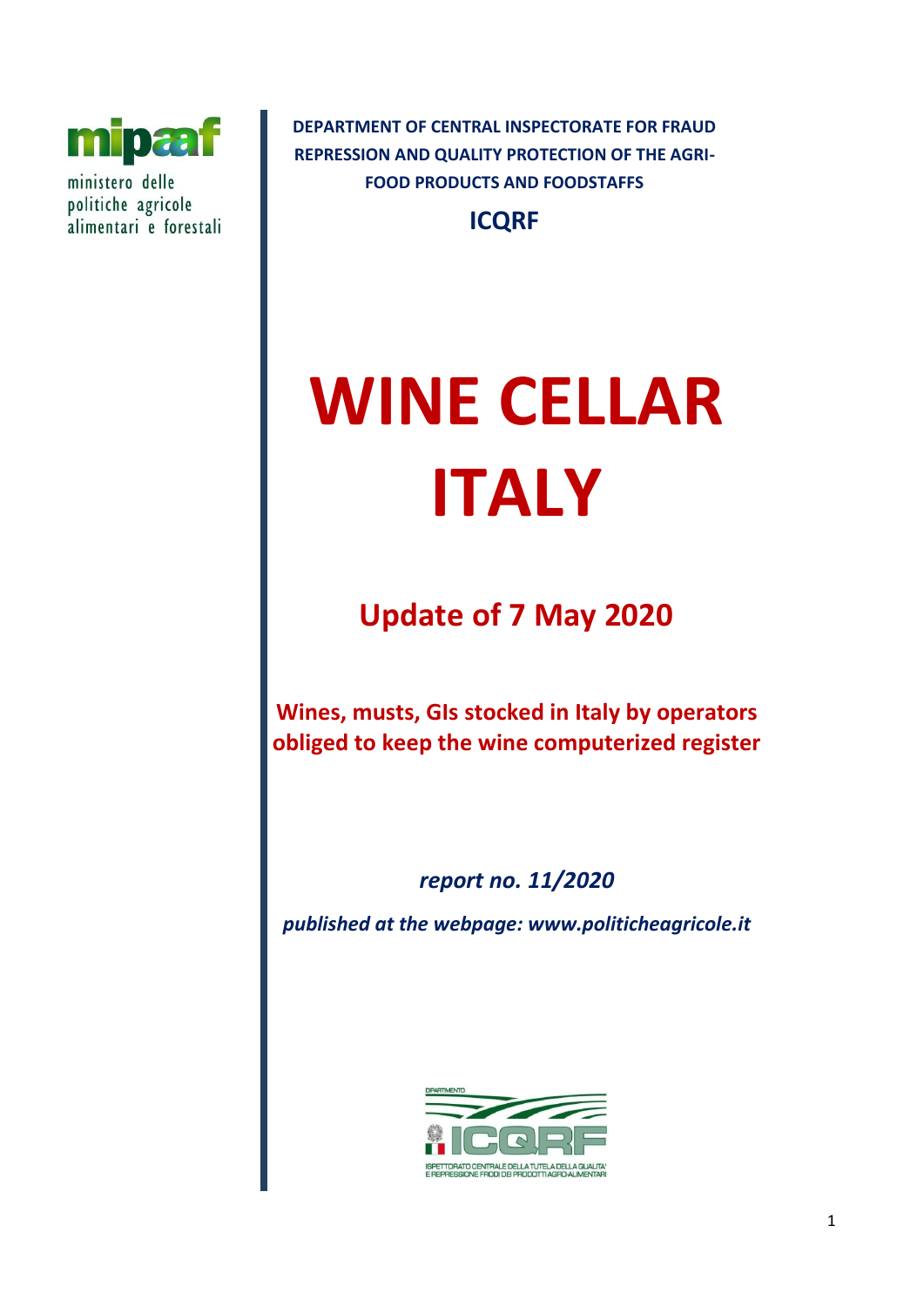## **Wine cellar Italy at 7 May 2020**

The Report is drawn up by the ICQRF on data recorded in the wine computerized registers.

The database contains detailed information related to over **650 thousand wine vessels, 17,000 producers and records about 30 million wine operations annually**. ICQRF estimates that the database contains at least 95% of wine and must held in Italy.

**Wines: 50.8 million hectolitres. Compared to 28 April a 2.3% decrease was recorded (-- 1,221,044 hectoliters). The stocks are 1.1% lower compared to 15 May 2019.**

## **1.Summary**

On 7 May 2020, in Italian oenological premises, there were 50.8 million hectolitres of wine, 5.2 million hectolitres of musts and 160,060 hectolitres of new wine still in fermentation. Compared to the stocks recorded on 15 May 2019, a general reduction was observed: 1.1% for wines, 7.4% for musts and a 17.8% for new wine still in fermentation (Table 7). The same trend was observed compared to stocks recorded on 28 April 2020: -2.3% for wines, -3.7% for musts, and -10.1% for new wine still in fermentation (Table 8).

Almost the 58% of wine in Italy is physically stocked in the northern regions. In Veneto, there is almost a quarter of the national wine, thanks to the significant effect of stocks in the provinces of Treviso (10%) and Verona (9%). These two provinces hold more wine (9.9 million hectolitres) than Puglia and Sicily together (8.4 million hectolitres).

The 52.1% of the wine in stock is PDO, with a prevalence of red (52.8%). 26.3% of wine is PGI, again with a prevalence of red (55.6%), while the varietal wines stocks represent just 1.4% of the total. The remaining 20,2% consists of other wines.

Despite the large number of GIs present (526), 10 names represent the 40.3% of the total GI wines stocks; the first 20 names represent more than half of the total GI (56.5%).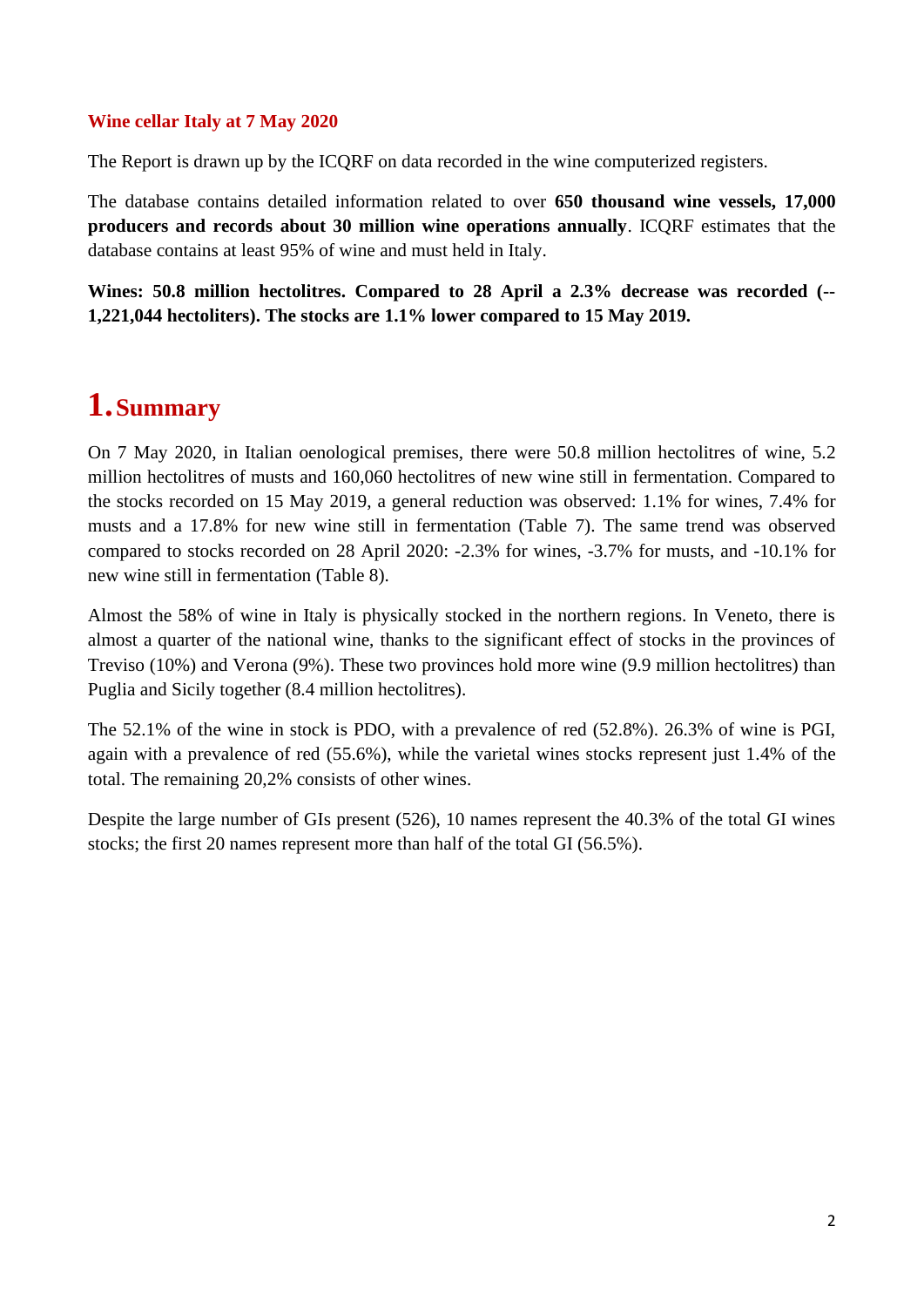| WINES            | hectolitres | $\frac{0}{0}$ |
|------------------|-------------|---------------|
| PDO wines        | 26.450.031  | 52,1          |
| white            | 12.050.388  | 23,7          |
| rosé             | 422.923     | 0,8           |
| red              | 13.976.720  | 27,5          |
| <b>PGI</b> wines | 13.367.741  | 26,3          |
| white            | 5.411.155   | 10,7          |
| rosé             | 530.401     | 1,0           |
| red              | 7.426.185   | 14,6          |
| Varietal wines   | 700.385     | 1,4           |
| Other wines      | 10.240.186  | 20,2          |
| <b>ITALY</b>     | 50.758.343  | <i>100</i>    |

#### **Table 1. Wine stocks in Italy by category and colour**



#### **Figure 1. Trend of the wine stocks by category: 1 February 2018 – 7 May 2020**

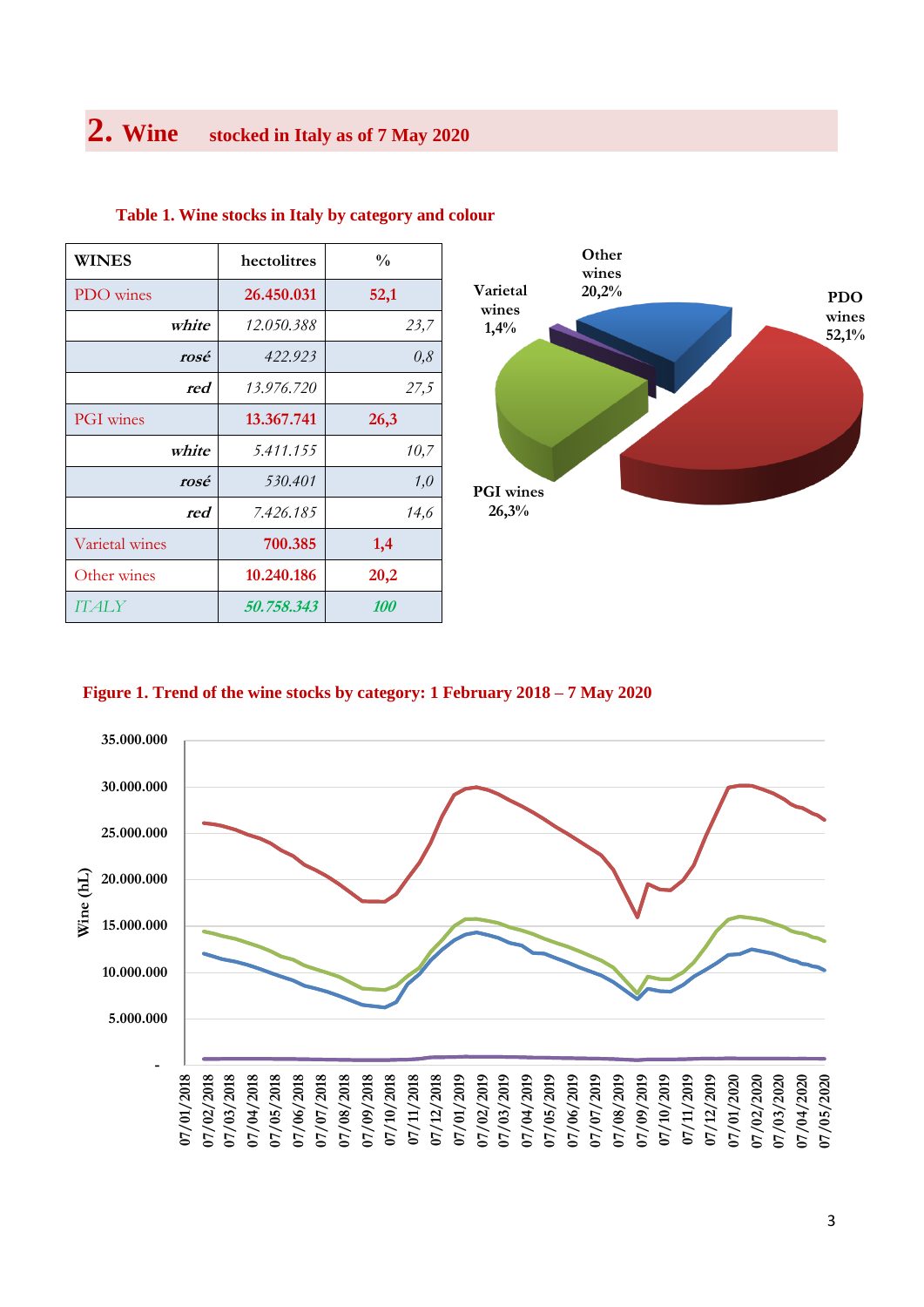## **Where is physically stocked the wine in Italy?**

Almost the 58% of wine in Italy is physically stocked in the northern regions. In Veneto, there is almost a quarter of the national wine, thanks to the significant effect of stocks in the provinces of Treviso (10%) and Verona (9%). These two provinces hold more wine (9.9 million hectolitres) than Puglia and Sicily together (8.4 million hectolitres).



## **Figure 2. Wine stocks by Region and Geographical Area**

#### **Table 2. Wine stocks by Region and category**

| Region                     | PDO wines (hL) | PGI wines (hL) | Other wines (hL) | Varietal wines (hL) | Total_Wines (hL) |
|----------------------------|----------------|----------------|------------------|---------------------|------------------|
| <b>VENETO</b>              | 8.107.743      | 2.945.243      | 1.372.113        | 226.541             | 12.651.639       |
| <b>EMILIA ROMAGNA</b>      | 1.273.301      | 1.644.431      | 2.745.518        | 98.797              | 5.762.047        |
| <b>TOSCANA</b>             | 3.590.963      | 1.640.912      | 419.988          | 10.250              | 5.662.113        |
| <b>PUGLIA</b>              | 910.006        | 2.402.620      | 1.871.214        | 54.768              | 5.238.608        |
| <b>PIEMONTE</b>            | 2.982.942      | 204.431        | 909.317          | 93.011              | 4.189.702        |
| <b>SICILIA</b>             | 1.475.373      | 1.224.769      | 431.796          | 8.349               | 3.140.287        |
| <b>ABRUZZO</b>             | 1.546.299      | 509.709        | 576.223          | 66.558              | 2.698.788        |
| <b>LOMBARDIA</b>           | 1.434.417      | 547.249        | 438.687          | 57.426              | 2.477.779        |
| <b>TRENTINO ALTO ADIGE</b> | 1.603.243      | 390.293        | 140.050          | 16.114              | 2.149.701        |
| FRIULI VENEZIA GIULIA      | 1.242.252      | 389.241        | 241.035          | 41.042              | 1.913.569        |
| <b>CAMPANIA</b>            | 511.533        | 306.869        | 281.855          | 1.730               | 1.101.987        |
| <b>MARCHE</b>              | 530.295        | 268.326        | 199.324          | 12.727              | 1.010.672        |
| <b>LAZIO</b>               | 341.431        | 376.773        | 267.171          | 3.151               | 988.526          |
| <b>UMBRIA</b>              | 289.403        | 263.686        | 39.732           | 2.334               | 595.154          |
| <b>SARDEGNA</b>            | 340.047        | 98.127         | 135.781          | 3.404               | 577.359          |
| <b>CALABRIA</b>            | 66.018         | 70.937         | 46.660           | 774                 | 184.389          |
| <b>MOLISE</b>              | 57.641         | 32.939         | 73.629           | 2.680               | 166.889          |
| <b>BASILICATA</b>          | 89.907         | 43.648         | 26.589           | 468                 | 160.612          |
| <b>LIGURIA</b>             | 37.191         | 7.531          | 17.464           | 254                 | 62.440           |
| <b>VALLE D'AOSTA</b>       | 20.027         | 7              | 6.041            | 5                   | 26.081           |
| <b>ITALY</b>               | 26.450.031     | 13.367.741     | 10.240.186       | 700.385             | 50.758.343       |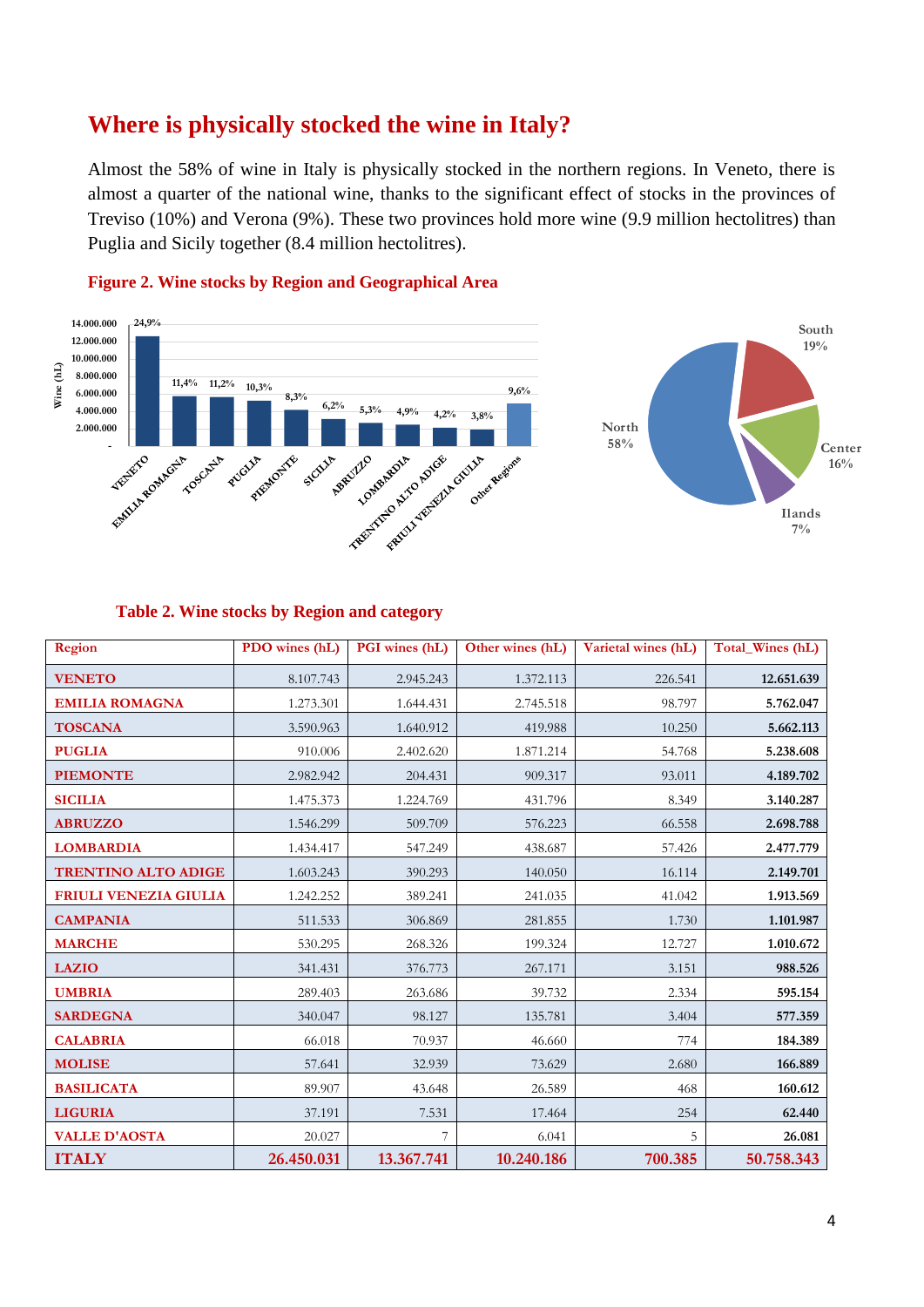| Geographical area  | PDO wines (hL)          | <b>PGI</b> wines (hL)          | Other wines (hL)    | Varietal wines (hL)    | Total Wines (hL) |
|--------------------|-------------------------|--------------------------------|---------------------|------------------------|------------------|
| North              | 16.701.116              | 6.128.426                      | 5.870.224           | 533.192                | 29.232.958       |
| South              | 3.181.404               | 3.366.722                      | 2.876.170           | 126.978                | 9.551.274        |
| Center             | 4.752.092               | 2.549.696                      | 926.215             | 28.462                 | 8.256.465        |
| Island             | 1.815.420               | 1.322.896                      | 567.577             | 11.753                 | 3.717.646        |
| <b>ITALY</b>       | 26.450.031              | 13.367.741                     | 10.240.186          | 700.385                | 50.758.343       |
| Valori percentuali |                         |                                |                     |                        |                  |
| Geographical area  | PDO wines $\frac{0}{0}$ | <b>PGI</b> wines $\frac{0}{0}$ | Other wines $(\% )$ | Varietal wines $(\% )$ | Total_Wines (%)  |
| North              | 63,1                    | 45,8                           | 57,3                | 76,1                   | 57,6             |
| South              | 12,0                    | 25,2                           | 28,1                | 18,1                   | 18,8             |
| Center             | 18,0                    | 19,1                           | 9,0                 | 4,1                    | 16,3             |
| Island             | 6,9                     | 9,9                            | 5,5                 | 1,7                    | 7,3              |
| <b>ITALY</b>       | 100,0                   | 100,0                          | 100,0               | 100,0                  | 100,0            |

## **Table 4. Wine stocks by Province and category**

|                         | <b>Province</b>        | PDO wines (hL) | PGI wines (hL) | Other wines (hL) | Varietal wines (hL) | Total Wines (hL) |
|-------------------------|------------------------|----------------|----------------|------------------|---------------------|------------------|
| $\mathbf{1}$            | Treviso                | 3.513.750      | 969.212        | 560.818          | 60.119              | 5.103.900        |
| $\overline{2}$          | Verona                 | 3.121.095      | 1.136.525      | 407.463          | 86.717              | 4.751.801        |
| $\mathbf{3}$            | Cuneo                  | 1.740.571      | 143.350        | 309.410          | 45.738              | 2.239.069        |
| $\overline{\mathbf{4}}$ | Ravenna                | 99.952         | 489.200        | 1.611.178        | 38.497              | 2.238.827        |
| $\sqrt{5}$              | Siena                  | 1.608.719      | 478.383        | 119.705          | 1.960               | 2.208.767        |
| 6                       | Chieti                 | 1.156.682      | 434.967        | 499.256          | 62.566              | 2.153.470        |
| $\overline{7}$          | Firenze                | 1.094.271      | 449.870        | 149.267          | 1.872               | 1.695.280        |
| 8                       | Trento                 | 1.183.744      | 325.439        | 92.444           | 14.686              | 1.616.313        |
| $\boldsymbol{9}$        | Trapani                | 694.259        | 548.433        | 221.882          | 797                 | 1.465.372        |
| 10                      | Foggia                 | 23.505         | 506.506        | 788.508          | 36.040              | 1.354.559        |
| 11                      | Bari                   | 97.511         | 477.679        | 663.825          | 5.515               | 1.244.530        |
| 12                      | Asti                   | 695.271        | 40.734         | 318.218          | 36.921              | 1.091.144        |
| 13                      | <b>Brindisi</b>        | 217.900        | 570.566        | 249.844          | 6.326               | 1.044.636        |
| 14                      | Vicenza                | 546.358        | 335.643        | 110.032          | 35.232              | 1.027.266        |
| 15                      | Taranto                | 419.873        | 506.696        | 73.542           | 3.943               | 1.004.053        |
| 16                      | Pavia                  | 436.443        | 330.049        | 160.280          | 35.603              | 962.376          |
| 17                      | Venezia                | 567.890        | 266.777        | 102.517          | 10.772              | 947.956          |
| 18                      | <b>Brescia</b>         | 768.142        | 38.634         | 110.800          | 7.720               | 925.296          |
| 19                      | Forlì - Cesena         | 224.824        | 342.585        | 328.064          | 16.829              | 912.301          |
| 20                      | Reggio Emilia          | 176.871        | 378.129        | 282.906          | 11.545              | 849.452          |
| 21                      | Padova                 | 354.775        | 234.721        | 189.187          | 33.621              | 812.303          |
| 22                      | Udine                  | 502.889        | 143.949        | 135.406          | 21.182              | 803.425          |
| 23                      | Pordenone              | 533.376        | 163.125        | 70.208           | 14.288              | 780.996          |
| 24                      | Agrigento              | 277.846        | 373.493        | 70.255           | 901                 | 722.494          |
| 25                      | Modena                 | 414.483        | 181.851        | 112.877          | 7.954               | 717.166          |
|                         | <b>Other Provinces</b> | 5.979.030      | 3.501.225      | 2.502.296        | 103.041             | 12.085.592       |
|                         | <b>ITALY</b>           | 26.450.031     | 13.367.741     | 10.240.186       | 700.385             | 50.758.343       |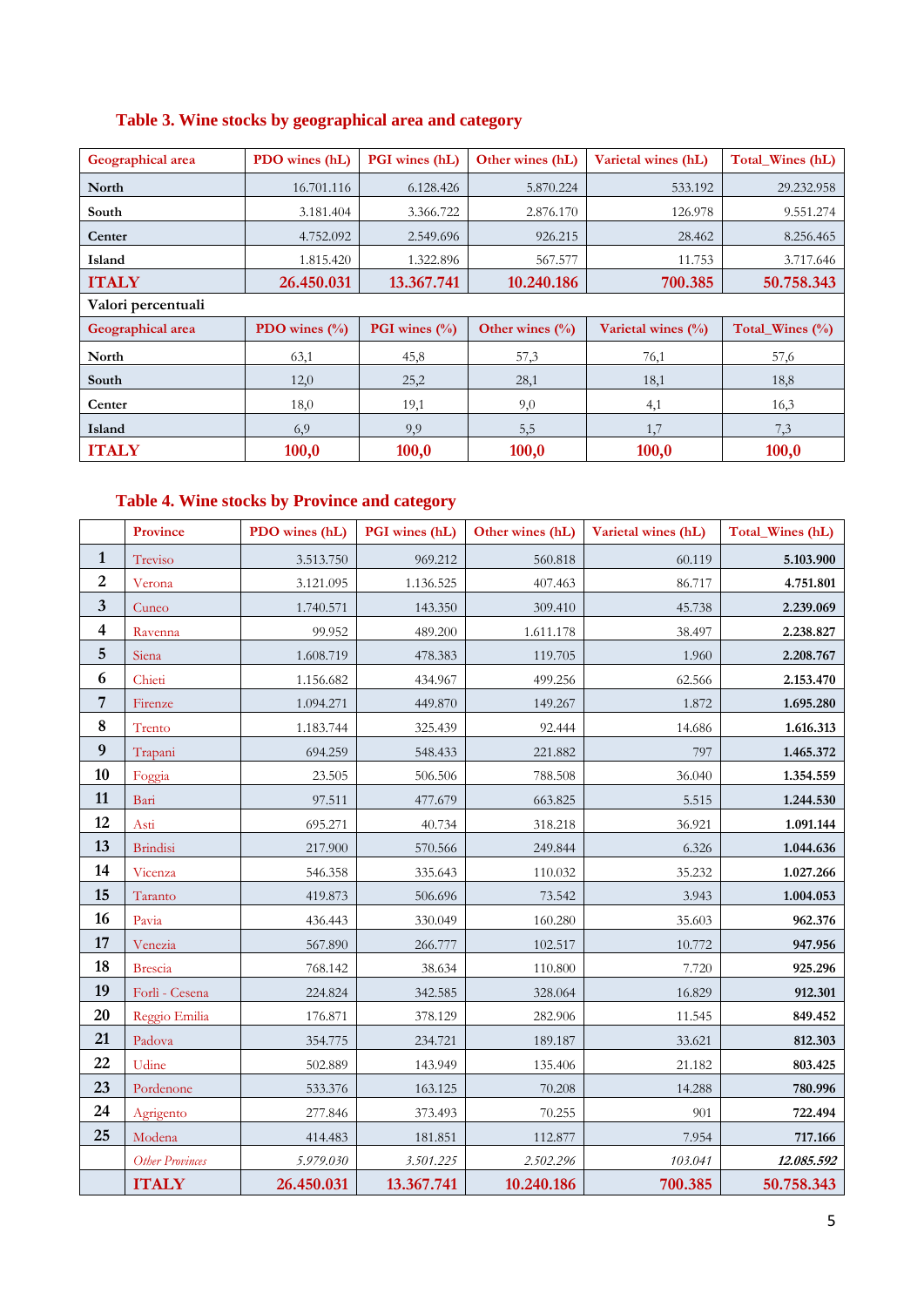### **Figure 3. Wine stocks by Province**



**NB;** The allocation of the Regions in the geographical areas follows the ISTAT scheme: North: Piedmont, Valle d'Aosta, Liguria, Lombardy, Trentino-Alto Adige, Veneto, Friuli - Venezia Giulia, Emilia-Romagna; Center: Tuscany, Umbria, Marche, Lazio; South: Abruzzo, Molise, Campania, Puglia, Basilicata, Calabria; Islands: Sicily, Sardinia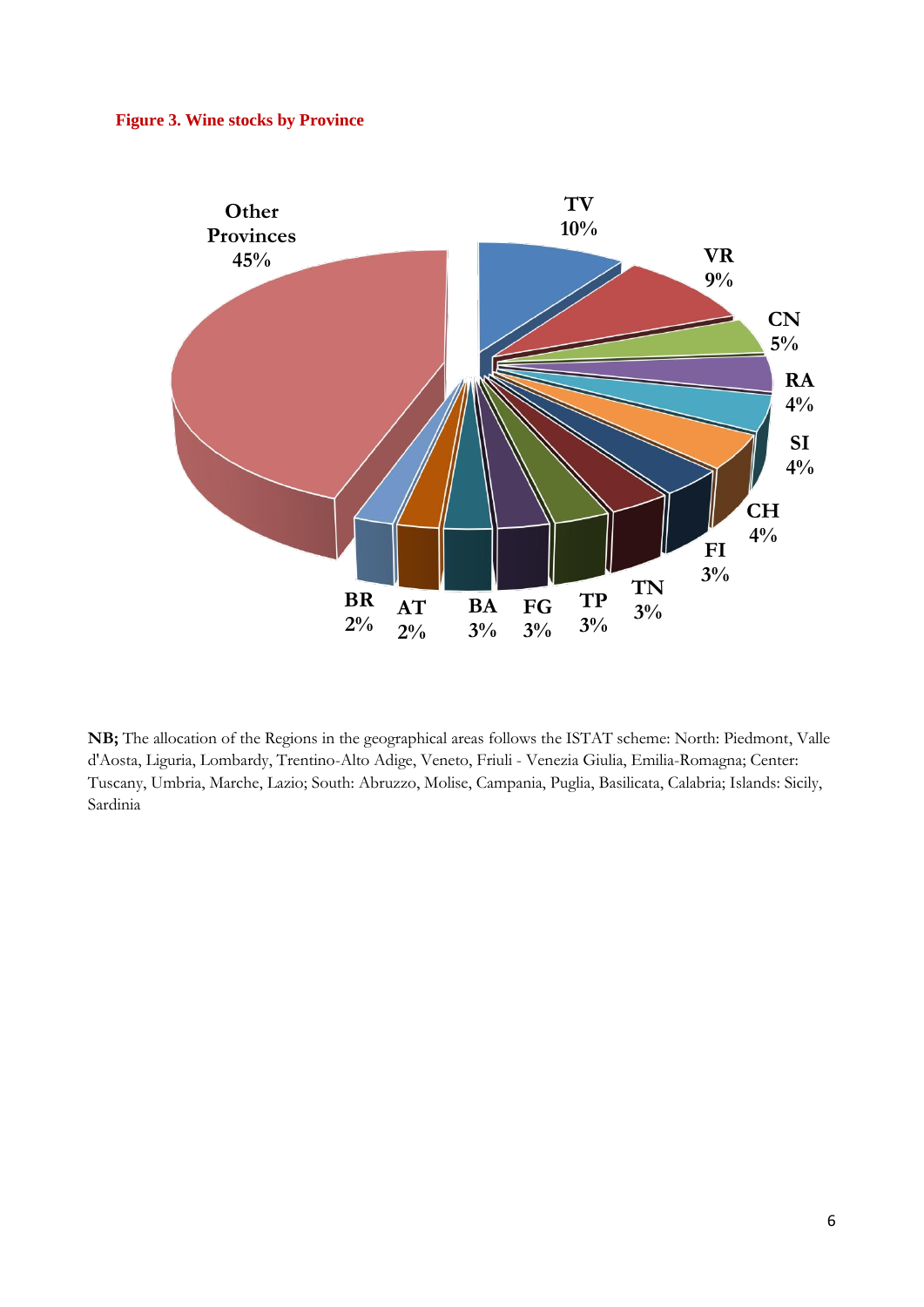## **Which wines in the wine cellar Italy?**

The 52.1% of the wine in stock is PDO, with a prevalence of red (52.8%). 26.3% of wine is PGI, again with a prevalence of red (55.6%), while the varietal wines stocks represent just 1.4% of the total. The remaining 20,2% consists of other wines.

Despite the large number of GIs present (526), 10 names represent the 40.3% of the total GI wines stocks; the first 20 names represent more than half of the total GI (56.5%).

|                |                                   | hectolitres | $\frac{0}{0}$ |
|----------------|-----------------------------------|-------------|---------------|
| $\mathbf{1}$   | <b>PROSECCO</b>                   | 3.479.018   | 8,7           |
| $\overline{2}$ | <b>PUGLIA</b>                     | 1.588.935   | 4,0           |
| 3              | TOSCANO O TOSCANA                 | 1.551.940   | 3,9           |
| $\overline{4}$ | <b>TERRE SICILIANE</b>            | 1.430.256   | 3,6           |
| 5              | <b>SICILIA</b>                    | 1.417.306   | 3,6           |
| 6              | <b>VENETO</b>                     | 1.373.257   | 3,4           |
| 7              | MONTEPULCIANO D'ABRUZZO           | 1.350.731   | 3,4           |
| 8              | <b>CHIANTI</b>                    | 1.347.726   | 3,4           |
| 9              | <b>DELLE VENEZIE</b>              | 1.302.403   | 3,3           |
| 10             | <b>SALENTO</b>                    | 1.195.599   | 3,0           |
| 11             | <b>RUBICONE</b>                   | 926.184     | 2,3           |
| 12             | <b>CHIANTI CLASSICO</b>           | 830.856     | 2,1           |
| 13             | CONEGLIANO VALDOBBIADENE PROSECCO | 779.882     | 2,0           |
| 14             | PROVINCIA DI VERONA O VERONESE    | 650.228     | 1,6           |
| 15             | EMILIA O DELL' EMILIA             | 627.344     | 1,6           |
| 16             | <b>VALPOLICELLA RIPASSO</b>       | 573.765     | 1,4           |
| 17             | <b>FRANCIACORTA</b>               | 544.295     | 1,4           |
| 18             | <b>BAROLO</b>                     | 523.074     | 1,3           |
| 19             | <b>TRE VENEZIE</b>                | 521.963     | 1,3           |
| 20             | PRIMITIVO DI MANDURIA             | 482.603     | 1,2           |
|                | Other PDO/PGI                     | 17.320.407  | 43,5          |
|                | <b>Total PDO/PGI</b>              | 39.817.772  | 100,0         |

## **Table 5. PDO and PGI wines stocks in Italy**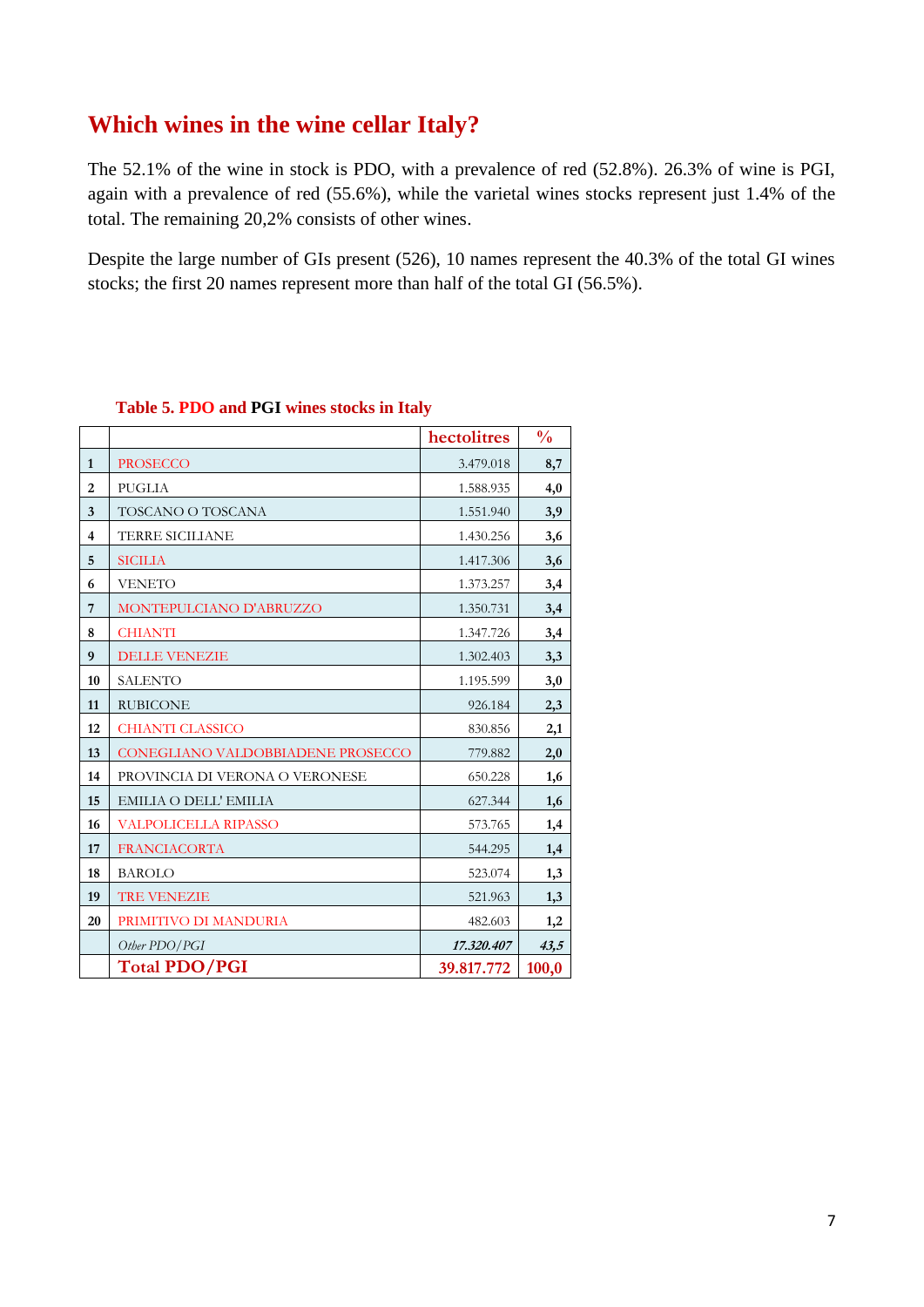

#### **Figure 4. PDO/PGI wines stocks by Region**



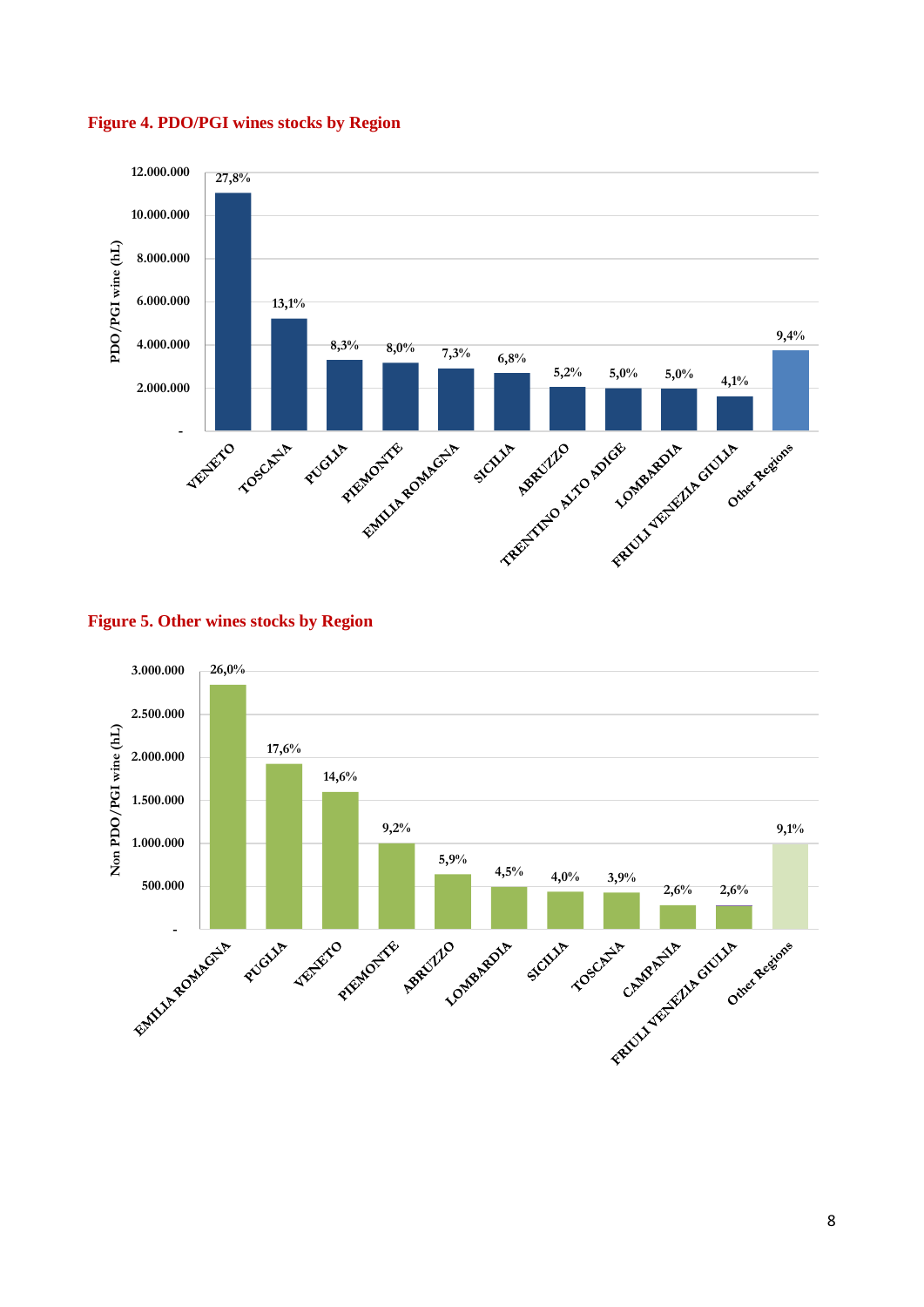## **3.MUSTS stocked in Italy as of 7 May <sup>2020</sup>**

Most of the musts are stocked in the northern (51%) and southern (38%) regions of Italy. The top Region is Puglia (35.8%), followed by Emilia Romagna (23.6%).

| <b>Musts</b>             | hectolitres | $\frac{0}{0}$ |
|--------------------------|-------------|---------------|
| <b>Must concentrated</b> | 84.061      | 1,6%          |
| <b>MCR</b>               | 188.731     | 3,6%          |
| Other musts              | 4.908.808   | $94,7\%$      |
| <b>ITALY</b>             | 5.181.600   | <i>100%</i>   |

### **Table 6. Must stocks in Italy by category and geographical area**





## **Figure 6. Musts stocks by Region**

## **4.New Wine Still in Fermentation stocked in Italy as of 7 May <sup>2020</sup>**

The new wines still in fermentation are 160,060 hectolitres, distributed as follow: 31.5% in the central regions, 30.5% in the South, 25.9% in the North, and the remaining 12.1% in the Islands.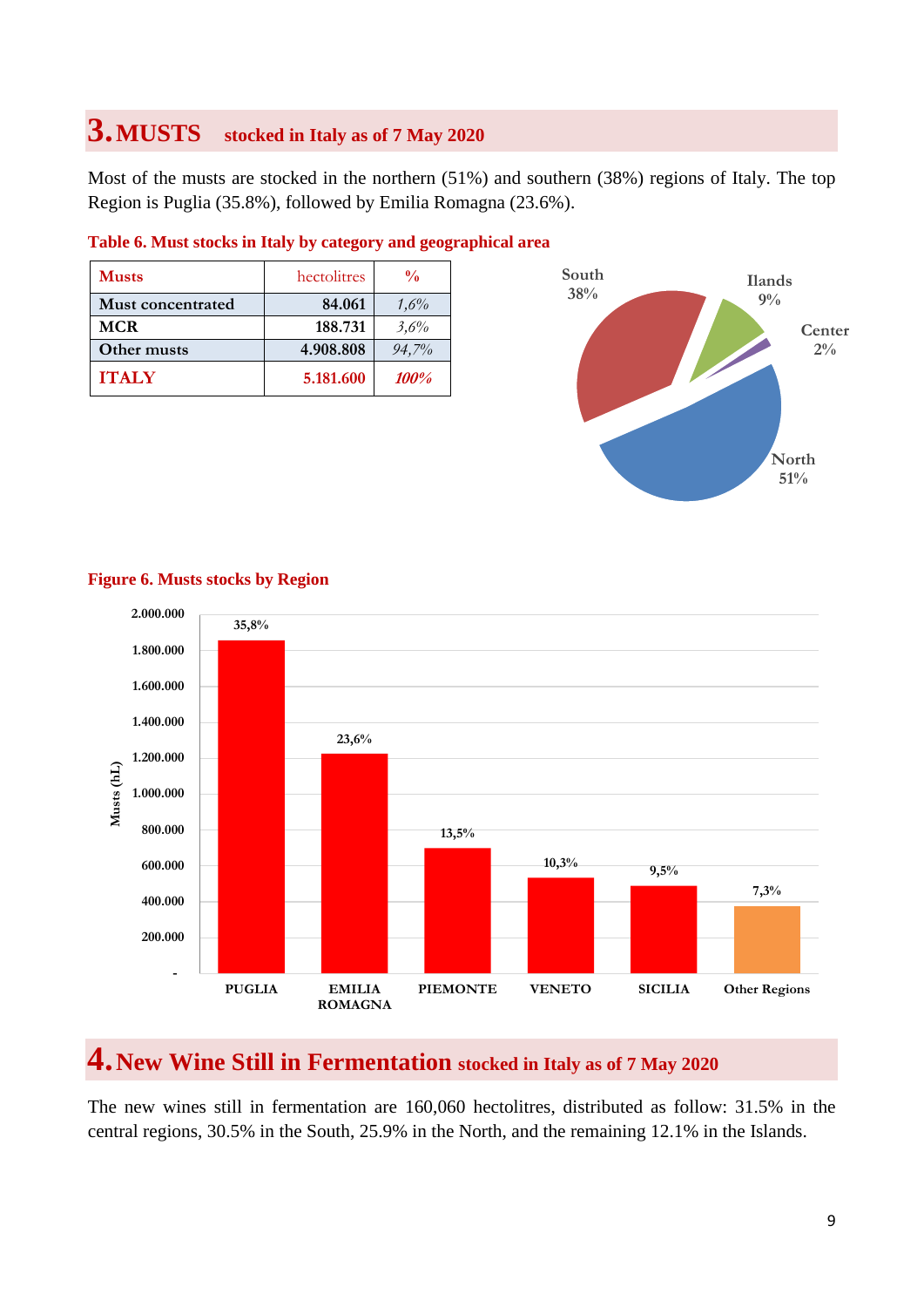# **5. Stocks 7 May 2020 vs. 15 May 2019**

**Table 7. Difference in wine products stocks compared to the same period of the last year. Data in hectolitres**

| <b>WINES</b>          | 07/05/2020 | 15/05/2019 | 2020 vs 2019 |
|-----------------------|------------|------------|--------------|
| <b>PDO</b> wines      | 26.450.031 | 25.715.401 | 2,9%         |
| white                 | 12.050.388 | 11.837.570 | 1,8%         |
| rosé                  | 422.923    | 406.778    | 4,0%         |
| red                   | 13.976.720 | 13.471.053 | 3,8%         |
| <b>PGI</b> wines      | 13.367.741 | 13.219.781 | $1,1\%$      |
| white                 | 5.411.155  | 5.281.395  | 2,5%         |
| rosé                  | 530.401    | 510.023    | 4,0%         |
| red                   | 7.426.185  | 7.428.364  | $0.0\%$      |
| <b>Varietal wines</b> | 700.385    | 801.285    | $-12,6%$     |
| <b>Other wines</b>    | 10.240.186 | 11.577.766 | $-11,6%$     |
| <b>ITALY</b>          | 50.758.343 | 51.314.234 | $-1,1%$      |

| <b>MUSTS</b>      | 07/05/2020              | 15/05/2019 | <b>2020 vs 2019</b> |
|-------------------|-------------------------|------------|---------------------|
| Must concentrated | 84.061                  | 78.503     | 7,1%                |
| <b>MCR</b>        | 188.731                 | 214.406    | $-12,0%$            |
| Other musts       | 4.908.808               | 5.302.024  | $-7,4%$             |
| <b>ITALY</b>      | <i><b>5.181.600</b></i> | 5.594.934  | $-7.4\%$            |

| New wine still in fermentation | <i><b>07/05/2020</b></i> | 15/05/2019 | 2020 vs 2019 |
|--------------------------------|--------------------------|------------|--------------|
| <b>TTALY</b>                   | 160.060                  | 194.644    | $-17.8\%$    |